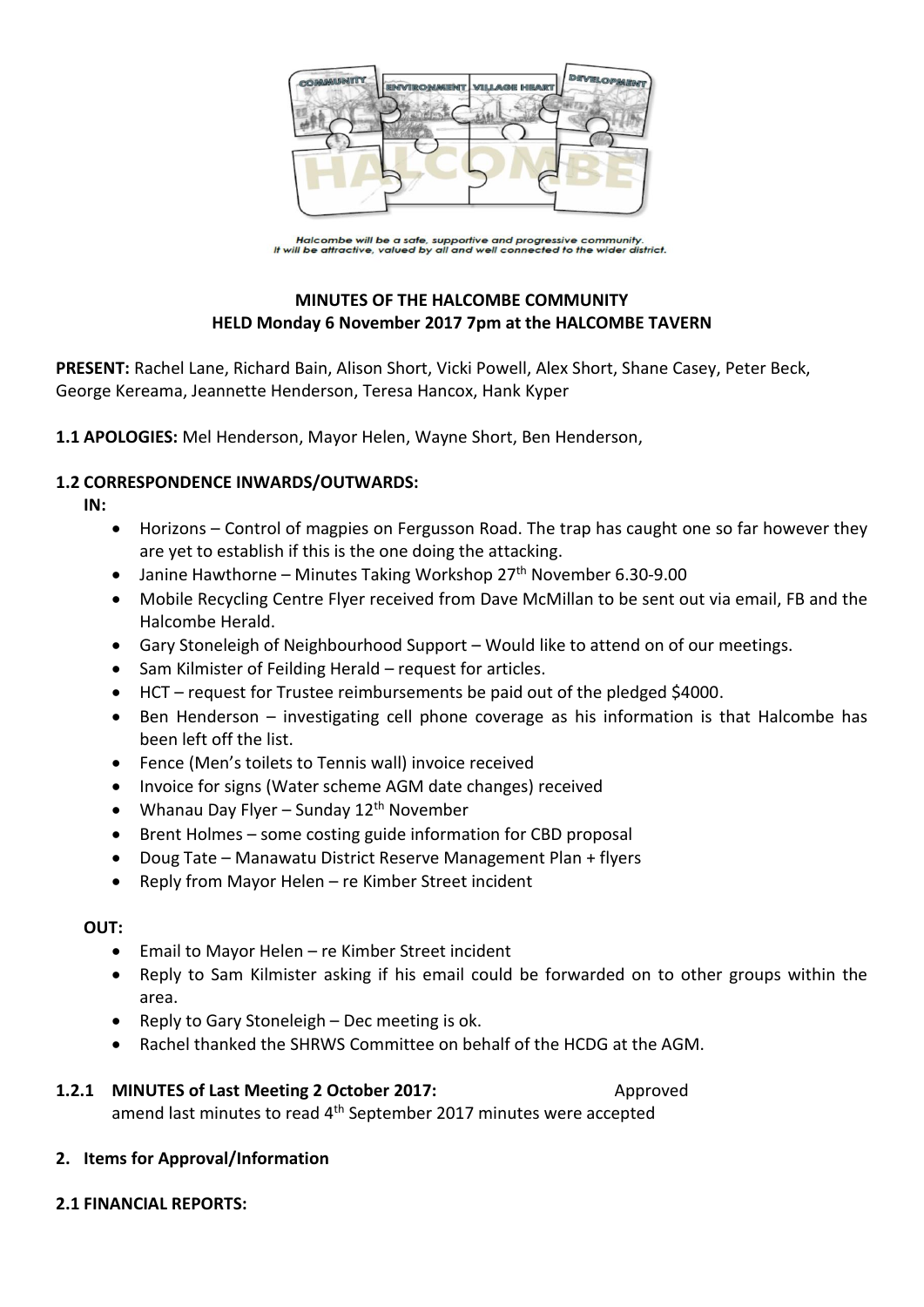• The HCT would like HCDG to pay its 'out of pocket' expenses out of the pledged \$4,000 that the HCDG is holding on behalf of the HCT until HCT has received its charities Commission key and opened its own bank account. The HCT requests the HCT Trustee reimbursements be paid out following the next HCDG meeting, and be deducted from the \$4000. Jeanette (in her capacity as HCT Treasurer) will supply HCDG with Trustee invoices by way of accountability. **All in favour**

## **Halcombe Community Development Group Account (Westpac):**

| Opening Balance as at 1/10/17                  | \$6,840.24  |
|------------------------------------------------|-------------|
| <b>Deposits = <math>\qquad</math> \$ 75.36</b> |             |
| Expenses = $$800.00$                           |             |
| Closing Balance as at 31/10/17                 | \$6,115.60  |
| Unpresented cheques =                          |             |
| <b>Hall/Sports Ground Account (ANZ)</b>        |             |
| Opening Balance as at 01/10/17                 | \$21,839.74 |
| Deposits $=$                                   |             |
| \$<br>Expenses $=$                             |             |
| Closing Balance as at 31/10/2017               | \$21,839.74 |
|                                                |             |

See attached financials for details.

#### **COUNCIL REPORT:**

- Reseal and reconstruction of Halcombe Road between Knorp and Kimber Street, and through Halcombe Village will take place next week.
- Youth Achievers Awards 3 students from Halcombe School received awards.
	- This year there was sponsorship for the awards
	- Guest Speaker was well liked
	- The event was well attended

#### **3. Other Business**



#### **3.1 Community**

- **ANZAC Day –** meeting to be rescheduled
- **Neighbourhood support** Gary Stoneleigh to address HCDG at December's meeting
- **Recycle Bins** now installed. Feedback has been positive.
- **Whanau Day**  Sunday 12th November 2017
- Have Your Say 'Parks & Reserves' leaflets handed out. Closing date 15<sup>th</sup> December 2017. The community is encouraged to submit. The HCDG will look to respond.
- **Home Fire Safety Check** As part of the Station Officers course, Hank Kyper is offering free 'Home Fire Safety Checks'. **Call Hank on 06 328 8837** to book. He will to come to your house and carry out this **FREE check.** He has a check list that he will go through and advise on safety. If you have smoke alarms that need fitting, he is happy to fit them for you. These will not however be supplied. They will need to be purchased prior to Hank visiting.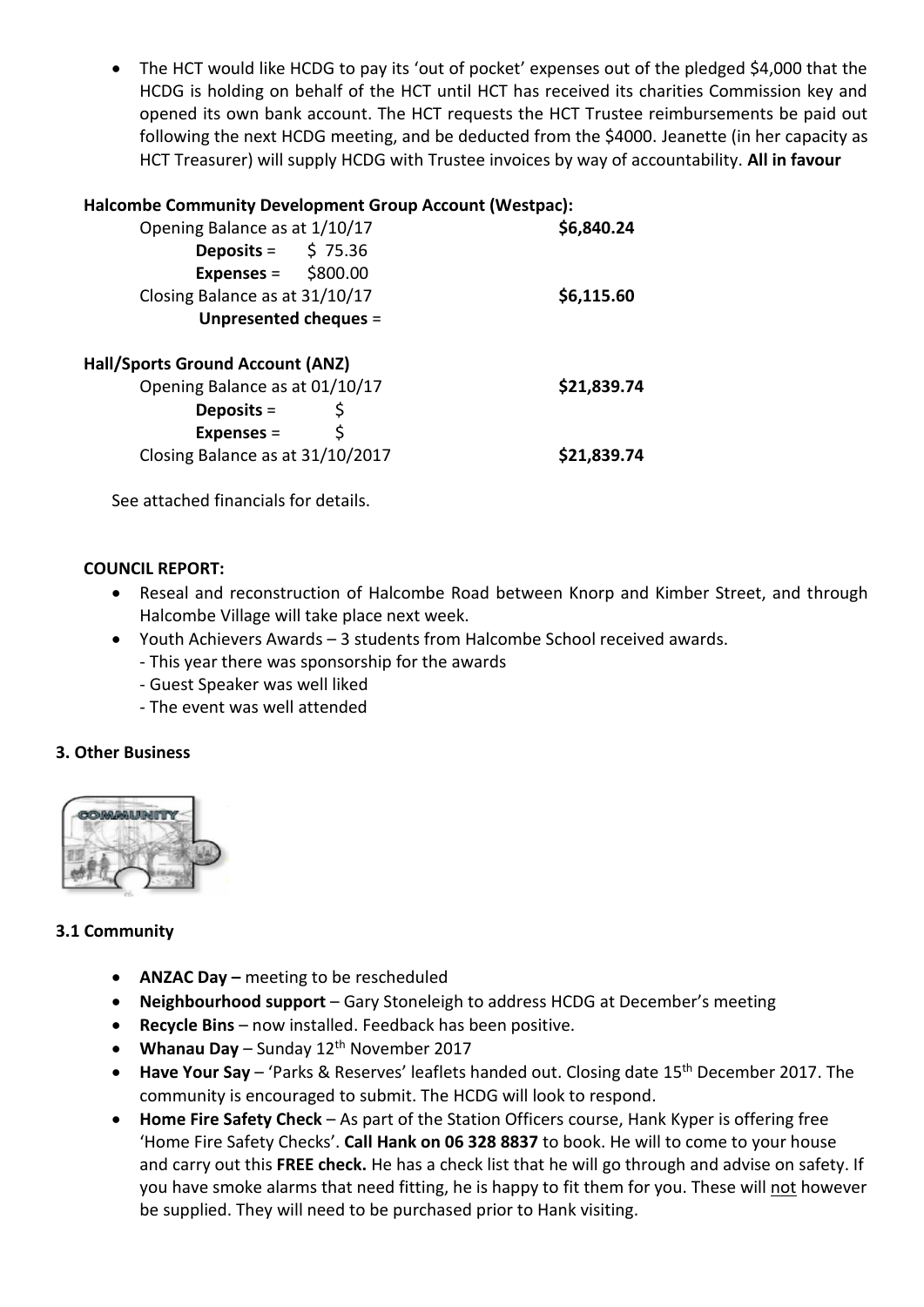

#### **3.2 Environment**

#### **Walkway**

- Hebe's along walkway have died
- Weeds need pulling & spraying In the next Halcombe Herald, we will do a drive for "Friends of the walkway" to help take care of it on an ongoing basis so we are not just relying on working bees. Many people have mentioned they would like to help but are unable to make it to working bees but. Vicki will champion a 'What's to do' list and her and Rachel will communicate it to the FotW group.



## **3.3 Village Heart**

- Railway Gate Richie to organise getting this picked up.
- CBD Brent Holmes has responded with a unit cost to develop this area.

# **Hall and Sports ground**

 $\bullet$  Hall kitchen – Rachel is yet to hand over the plan to Mel.



# **3.4 Development**

- **Recycling** The new vehicle entrance has been completed.
	- o One large sign will need to be installed on the top of the container after installation.
	- o Flyer has been sent round to all residents
	- o On trial for 6 months
- **Cell phone coverage/ landline issues** Ben Henderson investigating
- **Water**  Rachel thanked the Water Scheme Committee for a job well done.
- **Community Plan** After feedback from residents, the committee took this time to discuss items to be worked on by the committee. We had a round table discussion and have planned a series of 'Walk-about's' around Halcombe and area to assess the size of the job.
	- o **Monday 13th November - 7pm at the weigh station layby by Rangetikei river**
	- o **Monday 20th November – 7pm at Halcombe Domain**

#### **3.5 OTHER ITEMS: No other items discussed**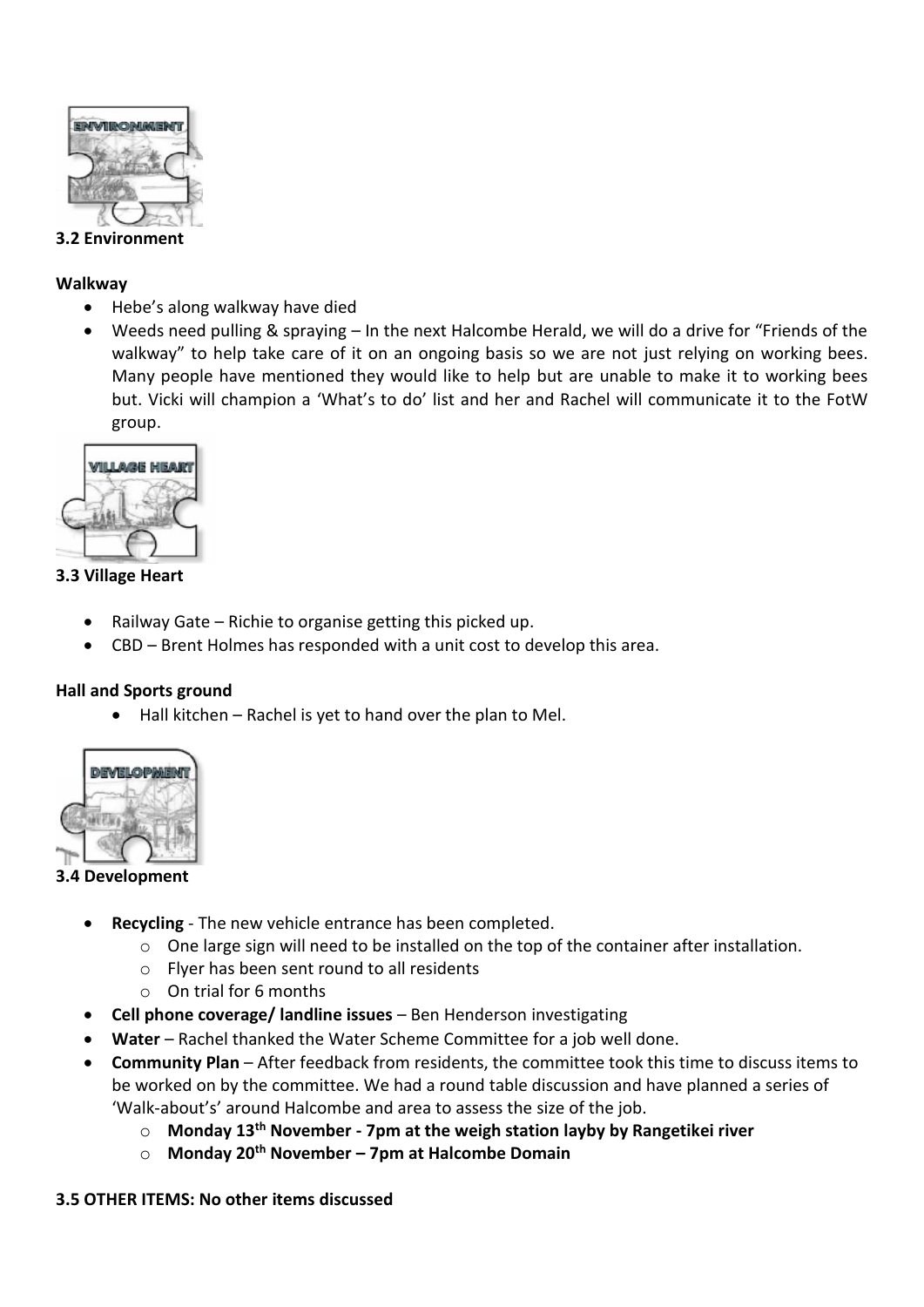| <b>MDC Action point</b>                                                                | <b>Transaction</b> | <b>MDC</b>       | <b>Minutes</b>   | <b>Status</b>         |
|----------------------------------------------------------------------------------------|--------------------|------------------|------------------|-----------------------|
|                                                                                        | #                  | department       | date             |                       |
|                                                                                        |                    |                  |                  |                       |
| Civil Defence strategy: Waiting for some                                               |                    | Civil Defence    | Feb 2014         | $WIP$ – The new CD    |
| form of communication back from Civil                                                  |                    |                  |                  | Emergency             |
| Defence re: the amended Civil Defence                                                  |                    |                  |                  | Management            |
| community plan Halcombe submitted                                                      |                    |                  |                  | Officer, Jeff Graham  |
| over 3 years ago.                                                                      |                    |                  |                  | has been in touch     |
|                                                                                        |                    |                  |                  | and a strategy        |
|                                                                                        |                    |                  |                  | templated             |
|                                                                                        |                    |                  |                  | forwarded to HCDG.    |
| Fire Place in the Halcombe Hall:                                                       |                    | Property / Hall  | <b>June 2016</b> | ****                  |
| Awaiting response from MDC. Is it safe /                                               |                    |                  | (emailed         |                       |
| can it be used?                                                                        |                    |                  | rather           |                       |
|                                                                                        |                    |                  | than in          |                       |
|                                                                                        |                    |                  | minutes)         |                       |
| <b>Payment Option - Capital Connection</b>                                             |                    | Infrastructure / | Aug 2017         |                       |
| Fees: Awaiting response from MDC on                                                    |                    | Planning         |                  |                       |
| whether capital connection fees for the                                                |                    |                  |                  |                       |
| likes of connection to Halcombe                                                        |                    |                  |                  |                       |
| sewerage scheme could be added to                                                      |                    |                  |                  |                       |
| rates and paid back over x number of                                                   |                    |                  |                  |                       |
| years?                                                                                 |                    |                  |                  |                       |
| Tarseal between the bottom of Knorp St                                                 |                    | Roading          | Sept 2017        | No job # has been     |
| and the start of Hastings Street: Please                                               |                    |                  |                  | received however this |
| can a job be logged for this to be redone                                              |                    |                  |                  | is scheduled to be    |
| as the surface is uneven and dangerous.                                                |                    |                  | Oct 2017         | done.                 |
| Kimber and Knorp Street sealing: What<br>is the status of this as a letter received in |                    | Roading          |                  |                       |
| March 2017 said these 2 streets are on                                                 |                    |                  |                  |                       |
| the list for the next 3 year programme                                                 |                    |                  |                  |                       |
| funding block, yet the AP{ submission                                                  |                    |                  |                  |                       |
| said they are not to be sealed?                                                        |                    |                  |                  |                       |
| Water:                                                                                 |                    | Infrastructure / | Oct 2017         |                       |
| 1. Did MDC, together with other                                                        |                    | Water            |                  |                       |
| District Councils with similar                                                         |                    |                  |                  |                       |
| rural/trickle feed schemes,                                                            |                    |                  |                  |                       |
| ever challenge the definitions                                                         |                    |                  |                  |                       |
| within the Act?                                                                        |                    |                  |                  |                       |
| Why is MDC seeming to be<br>2.                                                         |                    |                  |                  |                       |
| ignoring the "COST                                                                     |                    |                  |                  |                       |
| EFFECTIVE" part of the Act? If                                                         |                    |                  |                  |                       |
| a rule is in place but it doesn't                                                      |                    |                  |                  |                       |
| give consideration the type of                                                         |                    |                  |                  |                       |
| the scheme we have nor take                                                            |                    |                  |                  |                       |
| into consideration common                                                              |                    |                  |                  |                       |
| sense and cost effectiveness,                                                          |                    |                  |                  |                       |
| why can't we proactively go                                                            |                    |                  |                  |                       |
| to Central Government with a                                                           |                    |                  |                  |                       |
| "Water Safety Plan" that                                                               |                    |                  |                  |                       |
| works better for us?                                                                   |                    |                  |                  |                       |
|                                                                                        |                    |                  |                  |                       |
| MDC is saying some part of<br>3.                                                       |                    |                  |                  |                       |